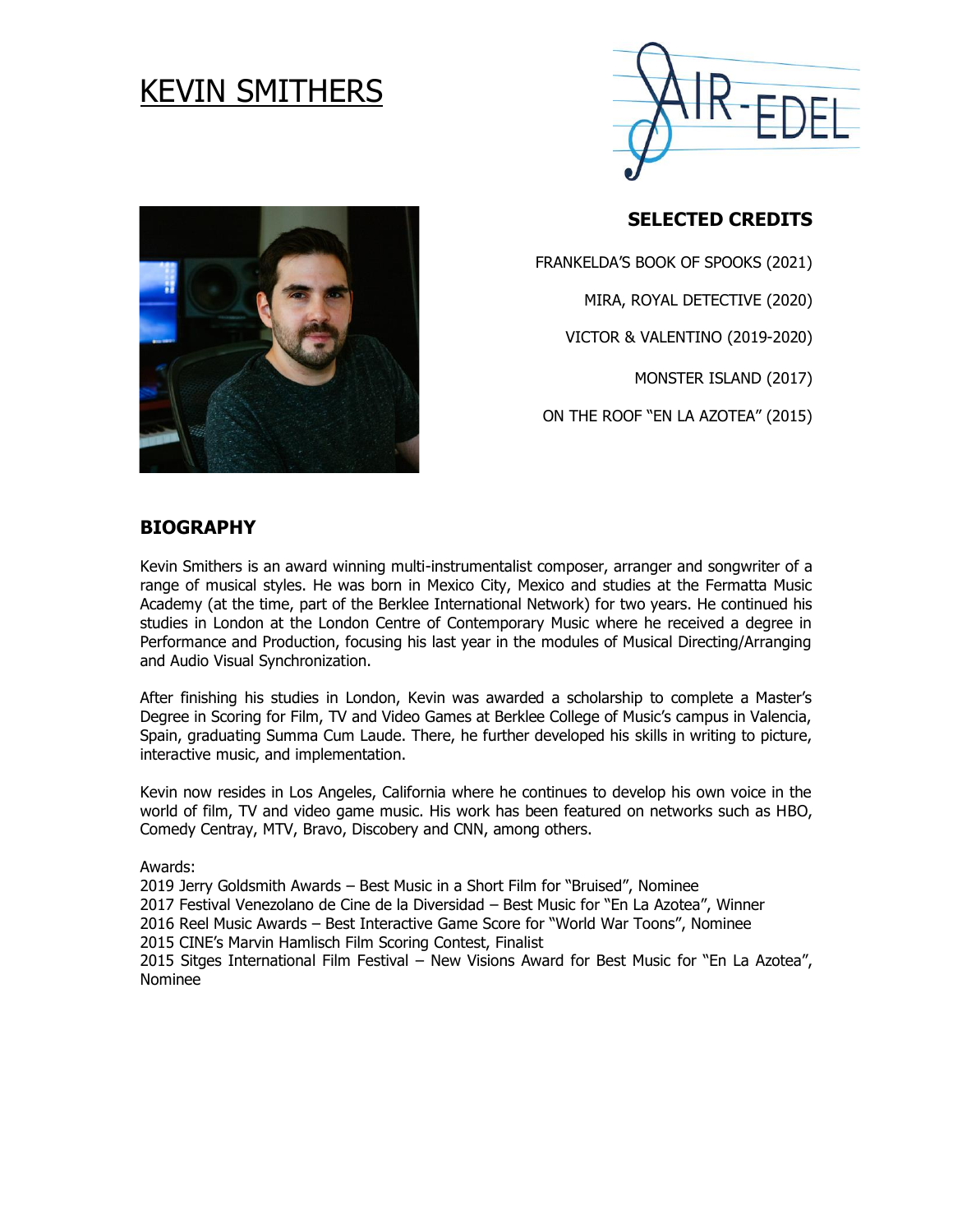# **FILM CREDITS**

#### **The Last Warrior: Root of Evil (2021)**

Composer (additional music) Directed by Dmitriy Dyachenko Yellow, Black & White, Walt Disney Pictures

**SEVEN MINUTES OF SOUL (2020)**

Composer (additional music) Directed by Panos Vlahos Production House (PH)

#### **Lovers (2019)**

**Composer** Directed by Rebecca Panian Father&Sun

#### **Cliffs of Freedom (2019)**

Composer (additional music) Directed by Van Ling National Hellenic Sociey, Aegean Ent. Odeon

#### **One Hour Outcall (2019)**

**Composer** Directed by T. Arthur Cottam Sophisticated Rogue Media

# **TELEVISION CREDITS**

#### **Frankelda's Book of Spooks (2021)**

Composer, Original Songs Created by Arturo Ambriz, Roy Ambriz & Fernando Rendón Cinema Fantasma, Cartoon Netwoork HBO Max

#### **Mira, Royal Detective (2020)**

Composer (additional music) Created by Becca Topol Disney

# **SHORT FILM CREDITS**

# **Bad Brittney (2021)**

**Composer** Directed by Katie Underwood Ringling College of Art & Design

#### **Aigio SOS (2018)**

Composer (additional music) Directed by Pierros Andrakakos Nova, Star Channel, Odeon

**Monster Island (2017)** Composer, Score Producer Directed by Leopoldo Aguilar Ánima Estudios

#### **The Last Warrior (2017)**

Composer (additional music) Directed by Dimitriy Dyachenko Walt Disney Pictures

#### **Good Grief (2017)**

Composer Directed by Brandon Ford Green A-Team Entertainment

#### **Desert Dancer (2014)**

**Orchestrator** Directed by Richard Raymond CrossDay Productions Ltd.

#### **Victor & Valentino (2019-20)** Music Programming

Created by Diego Molano Cartoon Network

#### **Puppy Dog Pals (2019)**

Composer (additional music) Created by Harland Williams Disney

#### **Glow (2021) Composer** Directed by Gigi Saraiva & Izzy Wagner Ringling College of Art & Design

(UK) Air Edel Associates Ltd. 18 Rodmarton Street London W1U 8BJ Tel. +44 20 7486 6466 (US) Air Edel 1416 N. La Brea Ave. Hollywood, CA 90028 Tel. 323-802-1670 www.air-edel.co.uk